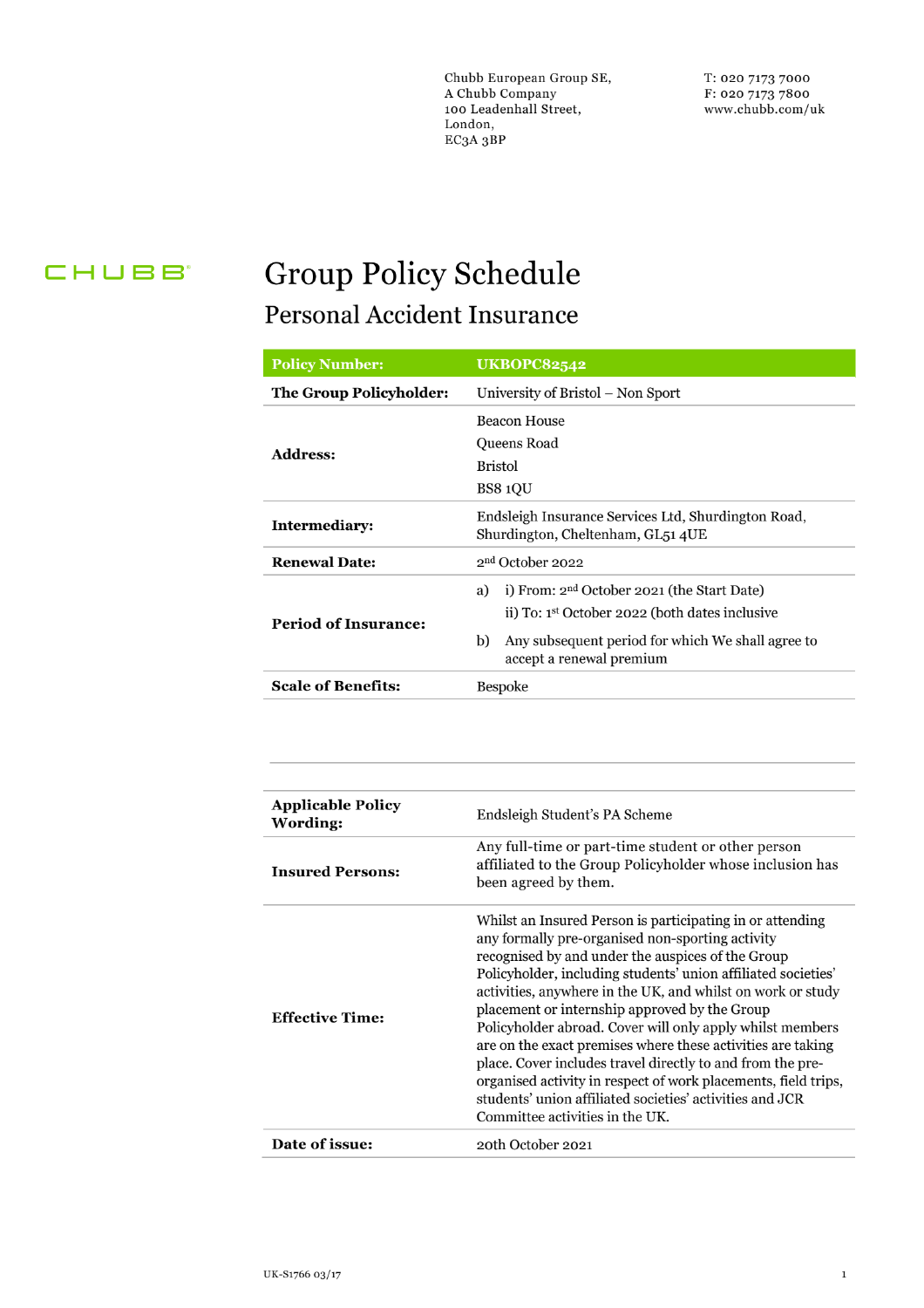### Schedule of Benefits

|   |                                                                                   | <b>Benefit Description</b>                                                                                                                                                                                                                                                                                                                                                                                                                                                                                                                                                                                                                                                                                                                                                                                                                                                                                                                                                                                                                                                                                                                                                                                                                                                                                                                                                                                                         | <b>Benefit Amount</b><br><b>Scale of Benefits</b>                                                                                                                                         |
|---|-----------------------------------------------------------------------------------|------------------------------------------------------------------------------------------------------------------------------------------------------------------------------------------------------------------------------------------------------------------------------------------------------------------------------------------------------------------------------------------------------------------------------------------------------------------------------------------------------------------------------------------------------------------------------------------------------------------------------------------------------------------------------------------------------------------------------------------------------------------------------------------------------------------------------------------------------------------------------------------------------------------------------------------------------------------------------------------------------------------------------------------------------------------------------------------------------------------------------------------------------------------------------------------------------------------------------------------------------------------------------------------------------------------------------------------------------------------------------------------------------------------------------------|-------------------------------------------------------------------------------------------------------------------------------------------------------------------------------------------|
| Г |                                                                                   | Section 1 - Personal Injury Insurance                                                                                                                                                                                                                                                                                                                                                                                                                                                                                                                                                                                                                                                                                                                                                                                                                                                                                                                                                                                                                                                                                                                                                                                                                                                                                                                                                                                              | Bespoke                                                                                                                                                                                   |
|   | $\mathbf{1}$                                                                      | <b>Accidental Death</b>                                                                                                                                                                                                                                                                                                                                                                                                                                                                                                                                                                                                                                                                                                                                                                                                                                                                                                                                                                                                                                                                                                                                                                                                                                                                                                                                                                                                            | £30,000                                                                                                                                                                                   |
|   | $\mathbf{2}$                                                                      | <b>Permanent Disability - Scale of Benefits</b><br>A. Permanent Total Disablement (other than by Permanent Disability specified in B to G below)<br>Total organic paralysis<br><b>B.</b><br>C. Total loss of intellectual capacity<br>D. Loss of Sight in both eyes<br>E. Loss of one or more $Limb(s)$<br>F. Loss of Sight in one eye<br>G. Total loss of hearing in both ears<br>H. Total loss of speech<br>I.<br>Total Loss of or loss of use of:<br>a hip, knee, ankle or wrist<br>i.<br>a thumb<br>ii.<br>a shoulder or elbow<br>iii.<br>any finger or a big toe<br>iv.<br>Damage to internal organs resulting in loss of use of:<br>J.<br>lung<br>i.<br>kidney<br>ii.<br>spleen<br>iii.<br>Total loss of hearing in one ear<br>F.<br>Facial disfigurement provided that the permanent scarring affects at least 20% of the facial<br>G.<br>area<br>Benefit for any Permanent Disability not noted above will be calculated on a medical<br>Н.<br>assessment by Chubb of the degree of disability relative to this scale without reference to the<br><b>Insured Person's occupation</b><br>Provided that:<br>The total benefit payable shall not exceed 100% of the amount shown in the Schedule of<br>a.<br>Benefits for each Insured Person in respect of any one Accident.<br>If benefit is payable for Loss of or Loss of use of a Limb then benefits for parts of that<br>$\mathbf{b}$ .<br>limb cannot also be claimed. | £50,000<br>£50,000<br>£50,000<br>£50,000<br>£50,000<br>£50,000<br>£25,000<br>£25,000<br>£20,000<br>£12,500<br>£10,000<br>£5,000<br>£25,000<br>£ $7,500$<br>$£$ 5,000<br>£ 5,000<br>£1,000 |
|   | 3                                                                                 | <b>Temporary Total Disablement</b><br>Deferment Period 7 days Benefit Period 52 weeks                                                                                                                                                                                                                                                                                                                                                                                                                                                                                                                                                                                                                                                                                                                                                                                                                                                                                                                                                                                                                                                                                                                                                                                                                                                                                                                                              | Not Insured                                                                                                                                                                               |
|   | $\overline{4}$                                                                    | <b>Loss of Earnings</b><br>Deferment Period 7 days Benefit Period 26 weeks                                                                                                                                                                                                                                                                                                                                                                                                                                                                                                                                                                                                                                                                                                                                                                                                                                                                                                                                                                                                                                                                                                                                                                                                                                                                                                                                                         | Not Insured                                                                                                                                                                               |
|   | ${\bf 5}$                                                                         | <b>Hospital Confinement</b><br>Benefit Period 90 days                                                                                                                                                                                                                                                                                                                                                                                                                                                                                                                                                                                                                                                                                                                                                                                                                                                                                                                                                                                                                                                                                                                                                                                                                                                                                                                                                                              | Not Insured                                                                                                                                                                               |
|   | 6                                                                                 | <b>Additional Travel Expenses</b>                                                                                                                                                                                                                                                                                                                                                                                                                                                                                                                                                                                                                                                                                                                                                                                                                                                                                                                                                                                                                                                                                                                                                                                                                                                                                                                                                                                                  | Not Insured                                                                                                                                                                               |
|   | $\overline{7}$                                                                    | <b>Dental Expenses</b>                                                                                                                                                                                                                                                                                                                                                                                                                                                                                                                                                                                                                                                                                                                                                                                                                                                                                                                                                                                                                                                                                                                                                                                                                                                                                                                                                                                                             | Not Insured                                                                                                                                                                               |
|   | Section 2 – Supplementary Travel and Accommodation Expenses in the United Kingdom |                                                                                                                                                                                                                                                                                                                                                                                                                                                                                                                                                                                                                                                                                                                                                                                                                                                                                                                                                                                                                                                                                                                                                                                                                                                                                                                                                                                                                                    | Not Insured                                                                                                                                                                               |
|   |                                                                                   | <b>Section 3 - Course Deferment Expenses</b>                                                                                                                                                                                                                                                                                                                                                                                                                                                                                                                                                                                                                                                                                                                                                                                                                                                                                                                                                                                                                                                                                                                                                                                                                                                                                                                                                                                       | Not Insured                                                                                                                                                                               |

## Clmish Insured"

Chubb European Group SE (CEG) is a Societas Europaea, a public company registered in accordance with the corporate law of the European Union. Members' liability is<br>limited. CEG is headquartered in France and governed by th